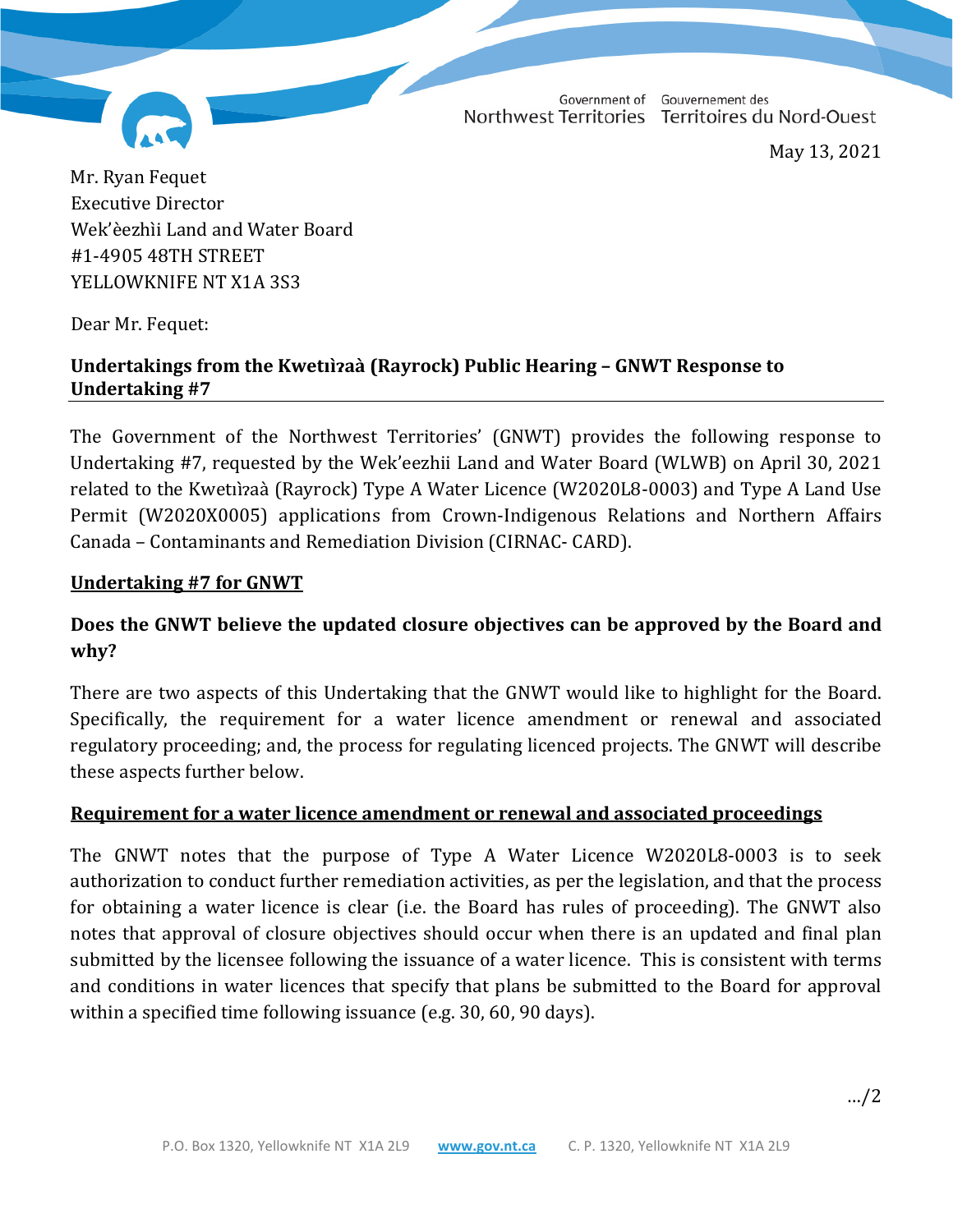Over the years, many applicants to the Land and Water Boards of the Mackenzie Valley have solicited approvals by the Boards for plans, programs and other submissions, that are typically only required once a water licence is issued, as part of their application for a water licence. The GNWT has maintained over the years that the process to approve plans, programs and other submissions should commence following issuance of a water licence. The GNWT's rationale for this position is that the licence needs to be approved and issued to provide clarity regarding components that are required in the plan, program or other submission before a plan, program or other submission can be submitted or approved. For Type A Water Licences, this occurs after receiving approval of the appropriate Minister. The GNWT's position on this question has not changed.

### **Process for regulating licenced projects**

The GNWT acknowledges that some early remediation activities have previously taken place at the site and the purpose of the Type A Water Licence is to conduct further remediation activities to complete the closure and post-closure phases. Again, a licence is required before this work can begin. However, in addition, a Closure and Reclamation Plan is required to ensure the work proposed aligns with the requirements of the Board. It is therefore important to consider the MVLWB/AANDC (2013) guidelines when considering closure objectives and closure criteria and whether they can or should be considered outside of an approved Closure and Reclamation Plan.

The Guidelines for the Closure and Reclamation of Advanced Mineral Exploration and Mine Sites in the Northwest Territories (MVLWB/AANDC, 2013), define closure objectives as: "statements that describe what the selected closure activities are aiming to achieve; they are guided by the closure principles. Closure objectives are typically specific to project components, are measurable and achievable, and allow for the development of closure criteria." The inherent part of this definition is that closure objectives should be part of a larger Closure and Reclamation Plan that links closure principles, objectives and criteria in a measurable and achievable way. Therefore, approving only part of the equation leaves a significant amount of uncertainty on whether closure principles and criteria are also approved, conditionally approved, or if they are even required.